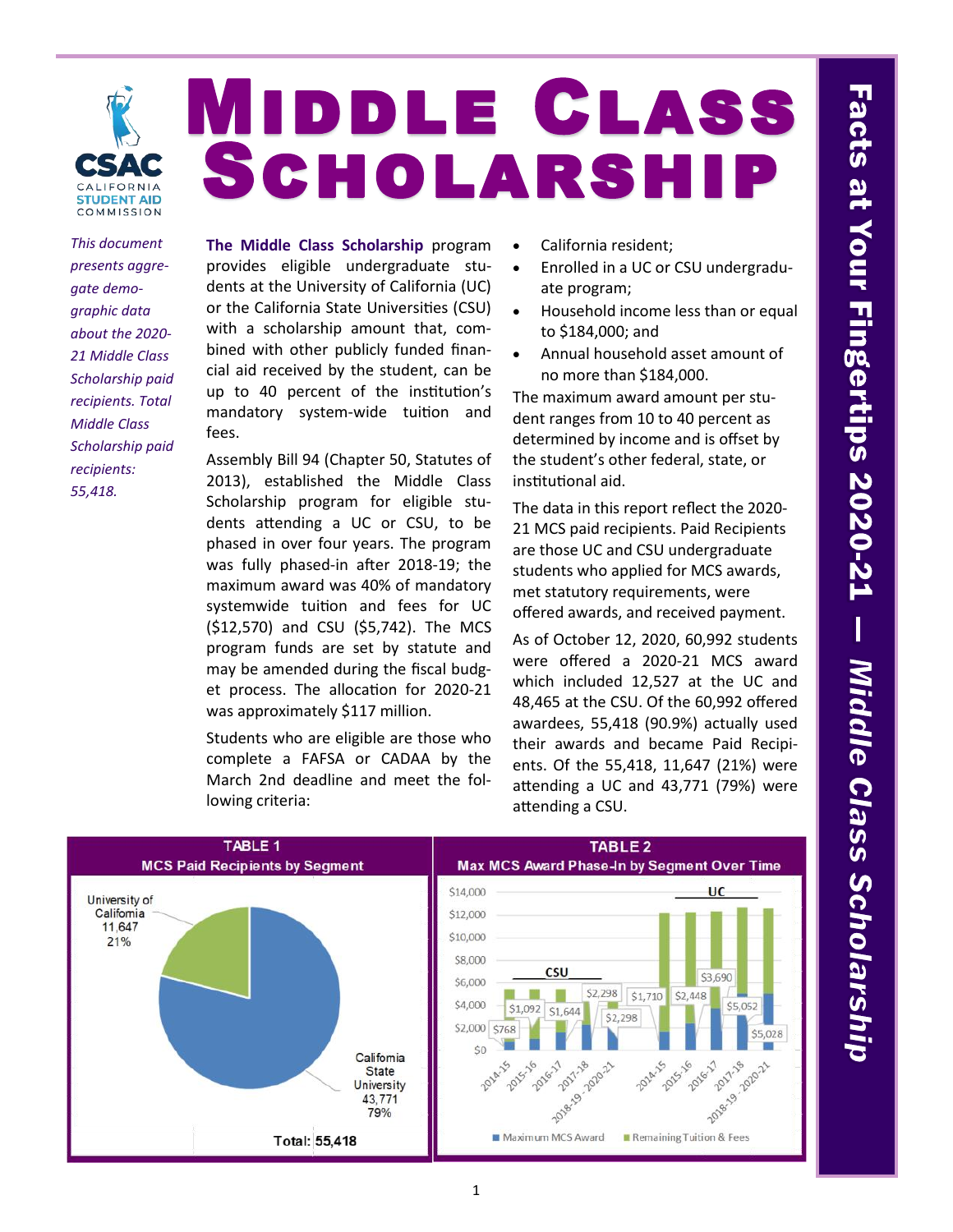

**The maximum Middle Class Scholarship** award at the University of California (UC) is 40 percent of mandatory system-wide tuition and fees, or \$5,028 for 2020-21. 11,079 students were paid at the UC with an average award of \$3,193. The total amount paid to UC students was \$37,186,287. The following charts include data on UC paid recipients by: dependency, assets, gender, income, education level, and age.

### TABLE 3

### Average UC Assets by Dependency\*

| Dependency                                                 | Assets   |
|------------------------------------------------------------|----------|
| Dependent - Parent Assets                                  | \$33,445 |
| Independent - Student Assets                               | \$14,170 |
| * Assets do not include the primary residence or retiremen |          |
| plans; 98 percent of new paid recipients are dependent.    |          |

| <b>TABLE 4</b><br><b>UC Paid Recipients by Gender</b> |       |         |  |  |
|-------------------------------------------------------|-------|---------|--|--|
| Gender                                                | Count | Percent |  |  |
| Women                                                 | 6,531 | 56.1%   |  |  |
| Men                                                   | 5,116 | 43.9%   |  |  |



### **TABLE 5**



California Student Aid Commission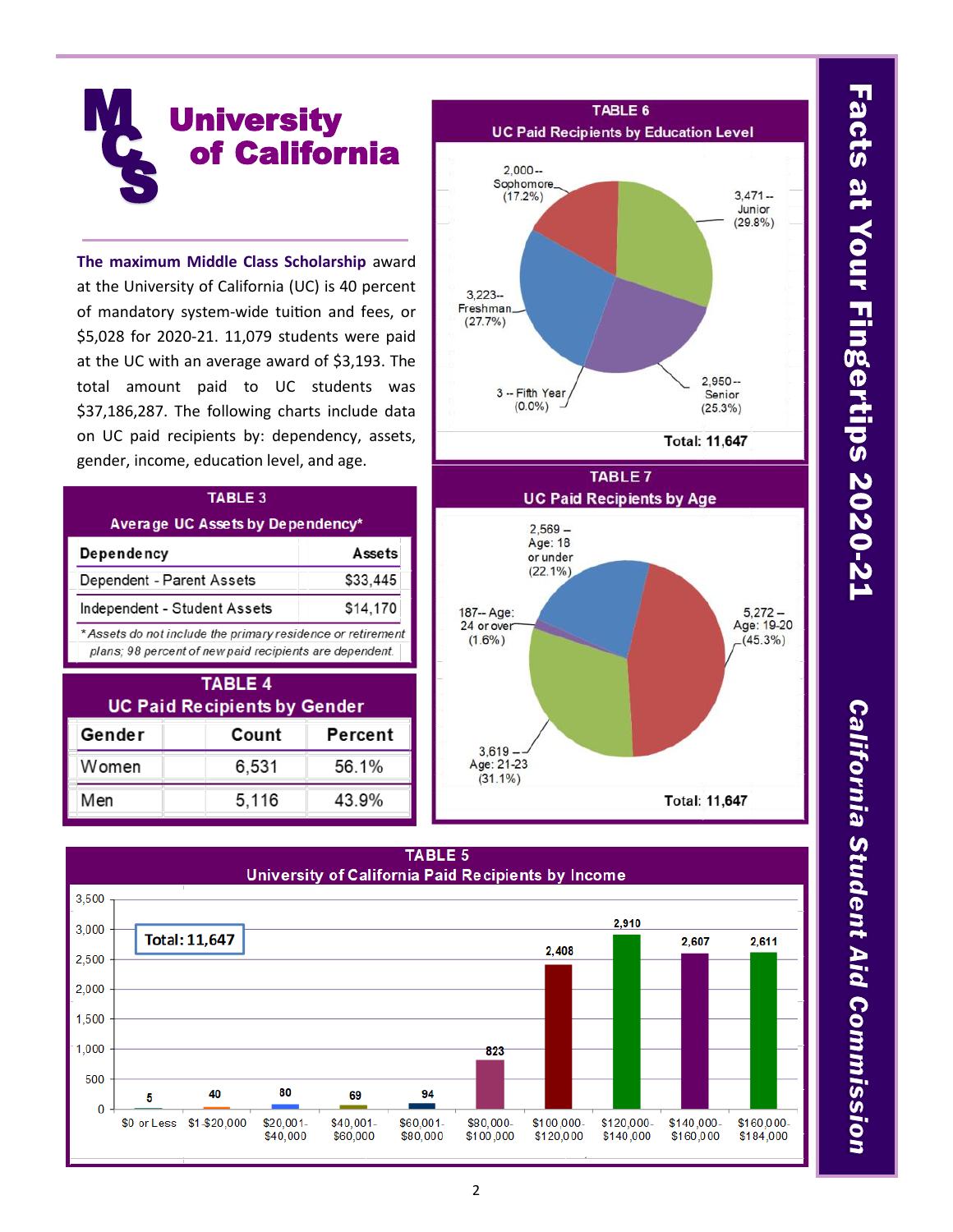### **California State University M**  $\mathcal{C}_{\mathbf{c}}$ **S**

**The maximum Middle Class Scholarship** award at the California State Universities (CSU) is 40 percent of mandatory system-wide tuition and fees, or \$2,298 for 2020-21. 43,771 students were paid at the CSU with an average award of \$1,759. The total amount paid to CSU students was \$76,984,913. The following charts include data on CSU paid recipients by: dependency, assets, gender, income, education level, and age.

### TABLE 8

### Average CSU Assets by Dependency\*

| <b>Dependency</b>            | Assets   |
|------------------------------|----------|
| Dependent - Parent Assets    | \$17.969 |
| Independent - Student Assets | \$3.437  |

\* Assets do not include the primary residence or retirement plans; 81 percent of new paid recipients are dependent.

| TABLE 9<br><b>CSU Paid Recipients by Gender</b> |        |         |  |  |
|-------------------------------------------------|--------|---------|--|--|
| Gender                                          | Count  | Percent |  |  |
| Women                                           | 25,450 | 58.1%   |  |  |
| Men                                             | 18,321 | 41.9%   |  |  |



Total: 43,771





# Facts at Your Fingertips 2020-21

California Student Aid Commission